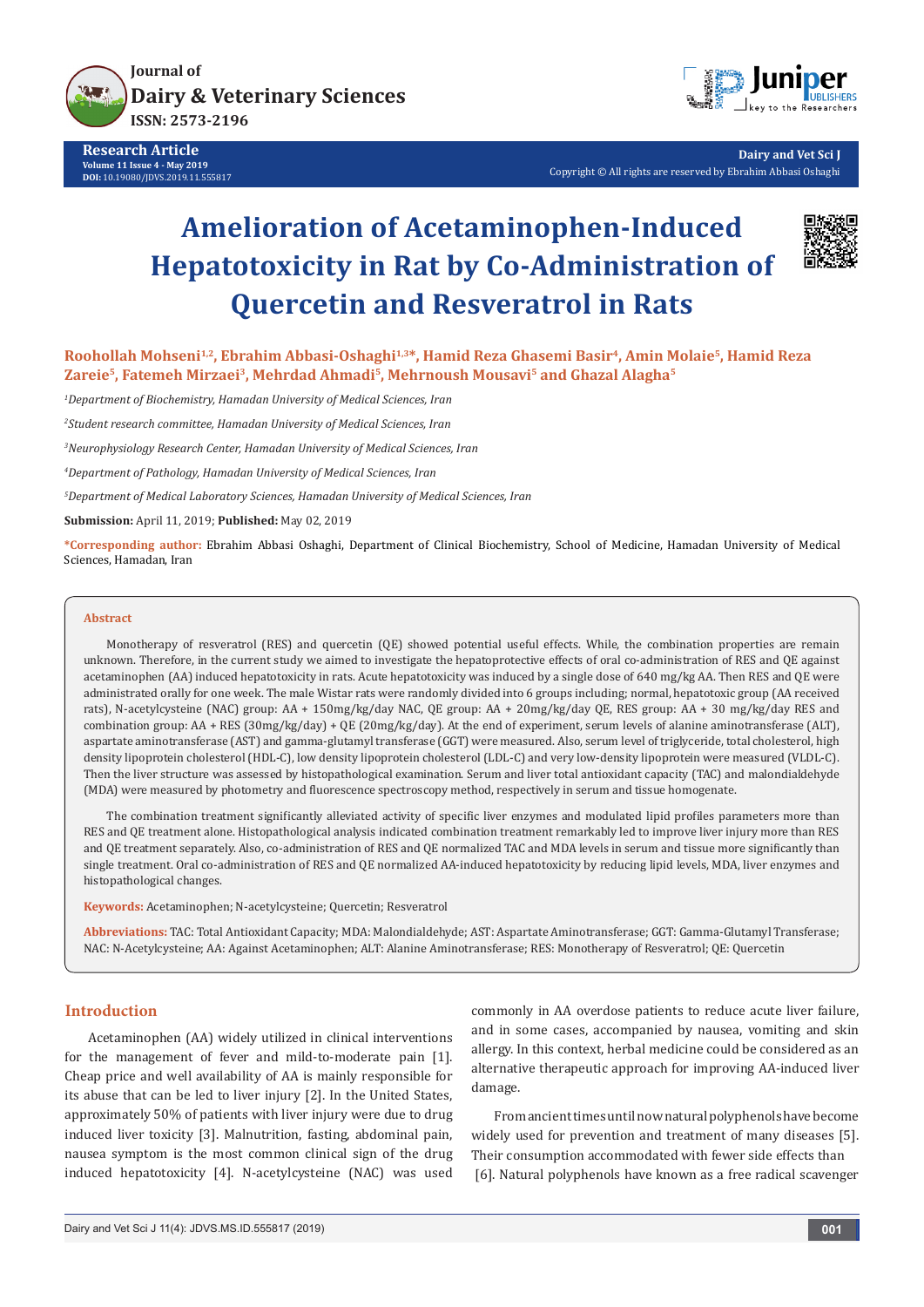where relived oxidative stress and inflammation [7]. Resveratrol (RES) is one of the most popular natural polyphenols with a huge number of beneficial effects in clinical interventions [8]. Many reports introduced RES as an effective protective supplement against drug hepatotoxicity by relieving tissue oxidative stress [9-11]. Recent study demonstrated the hepatoprotective effect of RES against alcohol consumption and AA toxicity [12]. On the other hand, quercetin (QE) is one of the most prominent dietary antioxidants that widely found in herbal sources. Previous studies showed the hepatoprotective effect of QE via decreasing oxidative stress [13,14]. QE ameliorated diethylnitrosamine induced hepatotoxicity in rats' model through reducing the serum level of alanine aminotransferase (ALT) and aspartate aminotransferase (AST) and improving hepatic lipid peroxidation and glutathione content (GSH) [15]. However low bioavailability of RES and QE that is mainly due to poor stability and intestinal absorption limit their clinical applications when administrated orally.

Previous experimental researches identified intraduodenal and intraperitoneally co-administration of natural RES and QE enhance their bioavailability [16,17]. Over the last years, various experiment has been done to elevate the bioavailability of natural polyphenols. Here combination therapy may be considered as an attractive choice. Recent in vitro study showed co-administration of QE, RES and curcumin enhances intestinal absorption of RES and curcumin across epithelial cells [16]. On the other hand, recent studies reported that co-administration of RES and QE suppressed cell proliferation, cell cycle progression and primary mammary tumor growth more effective than single administration [18,19]. Mikstacka showed that co-administration of RES and QE effectively decreased lipid peroxidation in human erythrocytes [20]. Moreover, the previous attempt demonstrated RES plus QE prevented liver steatosis through increasing fatty acid oxidation and inhibiting de novo lipogenesis [21]. Considering previous reports that mention above, it could be concluded that the co-administration of RES plus QE may lead to enhance its hepatoprotective effect against AA induced hepatotoxicity. Therefore, in the current study, we investigated the hepatoprotective effect of RES and QE treatment against AA hepatotoxicity when administrated together and separately.

# **Materials and Methods**

#### **Animal study design**

The 6-week-old male Wistar rats weighing 220-230g were purchased from Hamadan University of Medical Sciences. Animals were housed in a temperature-controlled room (23±2 °C) and humidity environment (60±5%) with 12-hour light/dark cycles and standard chow diet. After acclimatization for one week in the animal house, the rats were randomly divided into 6 groups (7 for each group) as following:

a. group 1: normal healthy controls which received normal saline.

b. group 2: received 640 mg/kg AA (hepatotoxic group).

c. Group 3: received 640 mg/kg AA + 150 mg/kg/day NAC (positive control).

d. Group 4: received 640 mg/kg AA + 20mg/kg/day QE.

e. group 5: received 640 mg/kg AA + 30mg/kg/day RES and

f. group 6: received 640 mg/kg AA +  $20$ mg/kg/day QE + 30mg/kg/day RES (combination group).

AA hepatotoxicity was induced by single dose of AA 640 mg/kg orally. Then the single and combined administration of QE and RES were performed orally for one week. In the present study low dose of RES and QE was selected according to previous studies [22-24]. All procedures of this study were carried out under supervision of Ethics Committee of Hamadan University of Medical Sciences (Ethics code: IR.UMSHA.REC.1395.383).

At the end of study, after overnight fasting, all animals were anesthetized with ketamine 100mg/kg and sacrificed. Blood samples were collected from the heart and centrifuged at 3000×g for 10 min at 4 °C then serum was separated and stored at -20 °C for further biochemical analysis. Liver tissues also were excised and small portion was fixed in 10% formalin for histopathological examination. Another section immediately was frozen at the liquid nitrogen and stored at -70 °C for the determination of oxidative stress parameters.

### **Tissue Homogenate Preparation**

Small pieces of liver tissues were weighed and homogenized using lysis buffer and then centrifuged for 15 minutes at 10000g at 4 °C. The supernatant was separated and maintained at -20 °C for further analysis.

#### **Protein Quantification Assay**

The total protein concentration was measured by Bradford method [25]. Bovine serum albumin was used as standard.

## **Serum Biochemical Measurement**

Specific liver enzymes including; AST, ALT, gamma-glutamyl transferase (GGT) and serum lipid profile includes; triglyceride (TG), total cholesterol (Cho) and high-density lipoprotein cholesterol (HDL-C) were measured by colorimetric assay kit (Pars Azmun, Tehran, Iran). The levels of low-density lipoprotein cholesterol (LDL-C) and very low-density lipoprotein (VLDL) was calculated according to the Friedewald formula.

## **Haematoxylin-eosin Staining**

The formalin treated samples were processed using standard method. Briefly, paraffin-embedded tissue samples were cut into 5-mm thickness, after rehydration, slides stained with haematoxylin and eosin (H & E). Liver structure characteristics including; tissue inflammation, hepatocytes necrosis and foam cells was semi-quantitatively evaluated in 10 different fields and compared with control and treated-groups by an experienced pathologist.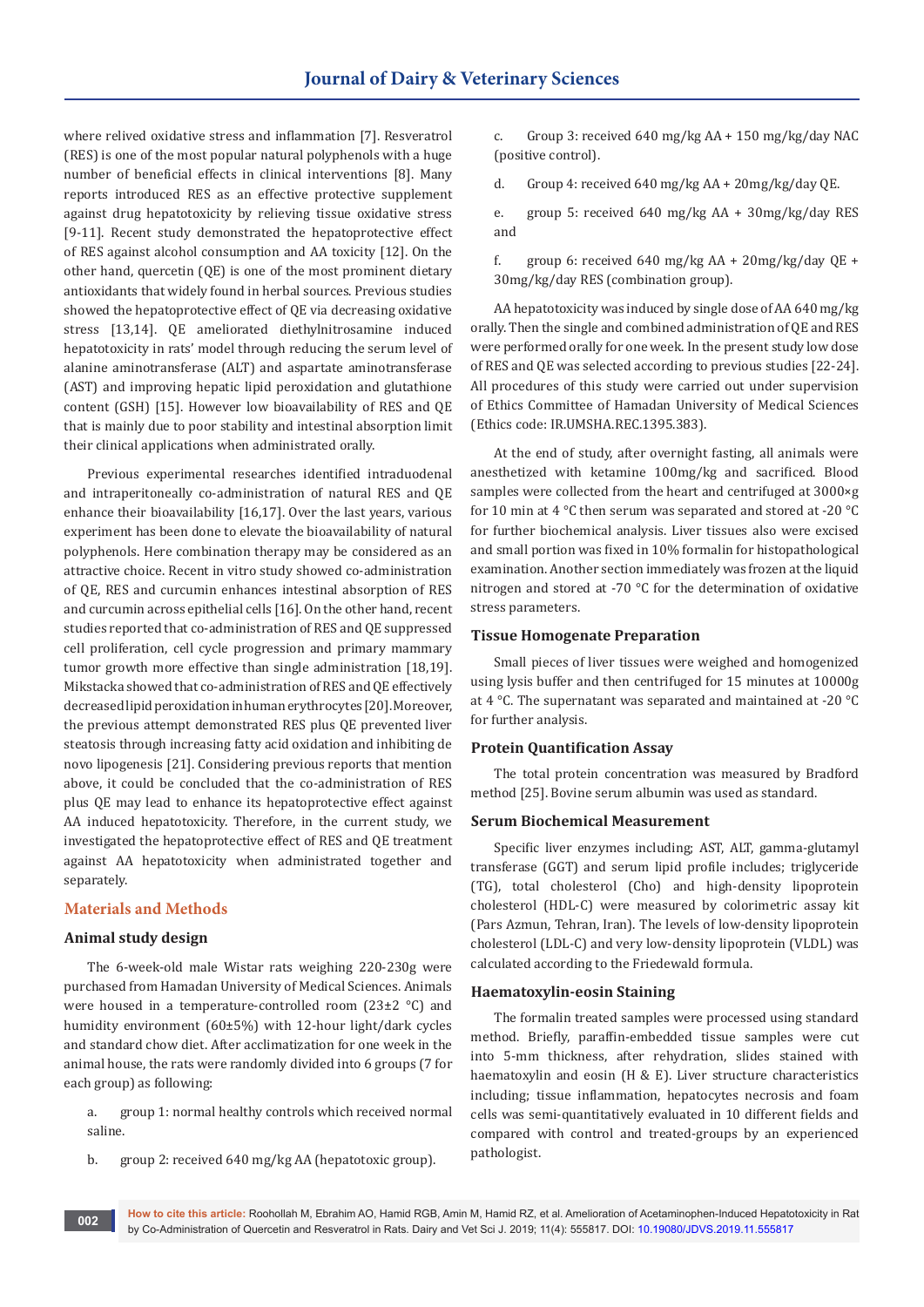## **Total Antioxidant Capacity**

The reducing potential of biological fluid was determined by ferric reducing antioxidant potential assay (FRAP) [26]. Briefly, Fe III was reduced to Fe II by reducing potential of the sample. Reaction between Fe II and tripyridyltriazine (Fe II-TPTZ) produce a colored complex with maximum absorbance at 593nm. In this study, total antioxidant capacity (TAC) in serum and liver homogenates were measured.

#### **Lipid Peroxidation Assay**

Quantitative measurement of malondialdehyde (MDA), as the end product of lipid peroxidation, represents lipid damage cause by free radicals in the biological samples. The reaction between MDA and thiobarbituric acid produce a colored complex. The concentrations of peroxidized lipids were expressed as nmol/mg protein. 1,1,3,3- tetraethoxypropane was used as standard [27].

#### **Statistical Analysis**

All data were analyzed with SPSS 16.0 software (IBM, Armonk, NY, USA). Statistical significances were determined using one-way analysis of variance (ANOVA) following by Tukey post-hoc test. All

data were expressed as mean ± standard deviation (SD). P<0.05 was considered significant.

#### **Results**

# **Liver Biomarkers**

As shown in Table 1, acute hepatotoxicity significantly led to increase specific liver enzymes compared to the control group. Our results revealed that administration of RES and QE alone, inhibited elevation of serum biochemical parameters as compared with hepatotoxic control group. NAC treatment decreased these markers more than RES and QE. Interestingly, combination treatment decreased specific liver enzymes dramatically in a similar manner to NAC treatment and restored these parameters to the normal level. As shown in Table 2 AA treatments led to serum lipid profile disturbance. RES and QE treatment reduced TG level slightly but didn't impact on the other parameters. NAC treatment significantly led to decrease in TG and VLDL-C levels but other parameters didn't change. Interestingly combination treatment decreased TG, VLDL-C, LDL-C more than NAC. Also, combination treatment increased serum content of HDL-C.

**Table 1:** The effect of N-acetylcysteine, combination and single polyphenol treatment on the serum level of liver biomarkers.

|            | AST (IU/L)           | ALT $(IU/L)$       | $GGT$ (IU/L)           |
|------------|----------------------|--------------------|------------------------|
| Cont       | $31.86 \pm 5.79$     | $50.86 \pm 08.04$  | $21.34 \pm 3.37$       |
| Hpt        | 1125.86±23.42        | $504.43 \pm 14.81$ | $392.42 \pm 16.13$     |
| <b>NAC</b> | 115.29±14.95***      | 143.86± 13.58***   | $83.41 \pm 8.37***$    |
| QE         | $450.21 \pm 17.32**$ | 387.49±15.56**     | $267.91 \pm 13.15^*$   |
| <b>RES</b> | 504.71±19.37**       | $346 \pm 11.50**$  | $250.11 \pm 10.31*$    |
| $OE + RES$ | 94.86±12.99***#      | 77.06± 11.09***#   | $45.54 \pm 14.09$ ***# |

ALT: Alanine Aminotransferase; AST: Aspartate Aminotransferase; GGT: Gamma-Glutamyltransferase. Cont: control; Hpt: Hepatotoxic; NAC: N-Acetylcysteine, QE: Quercetin; RES: Resveratrol.

Data are expressed as means ± SD. \*p<0.05,\*\*p<0.01,\*\*\*p<0.001 compared to hepatotoxic group, # there was a significant difference between combination and single treatment.

| Table 2: The effect of N-acetylcysteine, combination and single polyphenol treatment on the serum lipid profile. |  |  |
|------------------------------------------------------------------------------------------------------------------|--|--|
|------------------------------------------------------------------------------------------------------------------|--|--|

| Group      | $TG \, (mg/dl)$        | Cho(mg/dl)         | $LDL-C(mg/dl)$      | $VLDL$ (mg/dl)        | HDL-C $(mg/dl)$                 |
|------------|------------------------|--------------------|---------------------|-----------------------|---------------------------------|
| Cont       | $104.42 \pm 6.30$      | $170.57 \pm 2.41$  | $90.02 \pm 1.10$    | $20.88 \pm 2.6$       | $59.66 \pm 4.51$                |
| Hpt        | $251.29 \pm 9.44$      | 188.42±5.33        | $94.11 \pm 2.74$    | $50.25 \pm 2.91$      | $44.05 \pm 5.40$                |
| NAC        | $155.71 \pm 6.20***$   | $160.28 \pm 4.22$  | 78.22±1.88          | $31.14 \pm 2.04**$    | $50.91 \pm 3.83$                |
| QE         | 220.05±9.37*           | $163.85 \pm 5.72$  | $70.57 \pm 2.83$    | $44.01 \pm 0.82$      | $49.27 \pm 5.52$                |
| <b>RES</b> | $229.01 \pm 6.12*$     | $169.28 \pm 4.01$  | $72.00 \pm 2.94$    | $45.80 \pm 2.08$      | $50.88 \pm 4.26$                |
| RES+QE     | $130.05 \pm 4.84$ ***# | $150.85 \pm 4.80*$ | $68.28 \pm 2.71$ *# | $26.01 \pm 1.64***$ # | $56.56 \pm 2.44$ <sup>*</sup> # |

TG: Triglyceride; Chlo: Cholesterol; LDL-C: Low-Density Lipoprotein-Cholesterol; VLDL: Very Low-Density Lipoprotein; HDL-C: High-Density Lipoprotein-Cholesterol; Cont: Control; Hpt: Hepatotoxic; NAC: N-Acetylcysteine; QE: Quercetin: RES: Resveratrol

Data are expressed as means ± SD. \*p<0.05, \*\*p<0.01, \*\*\*p<0.001 compared to hepatotoxic group, # there was a significant difference between combination and single treatment.

#### **Histopathological Examination**

H&E examination was depicted in the Figure 1. As expected the architecture of hepatic lobule and portal tract in the healthy control group were normal, while in the hepatotoxic group

the lobular necrosis and portal chronic inflammation are noted. Complete protection from necrosis and inflammation were observed in NAC treatment compared to the hepatotoxic group. Moreover, QE and RES treatment revealed mild portal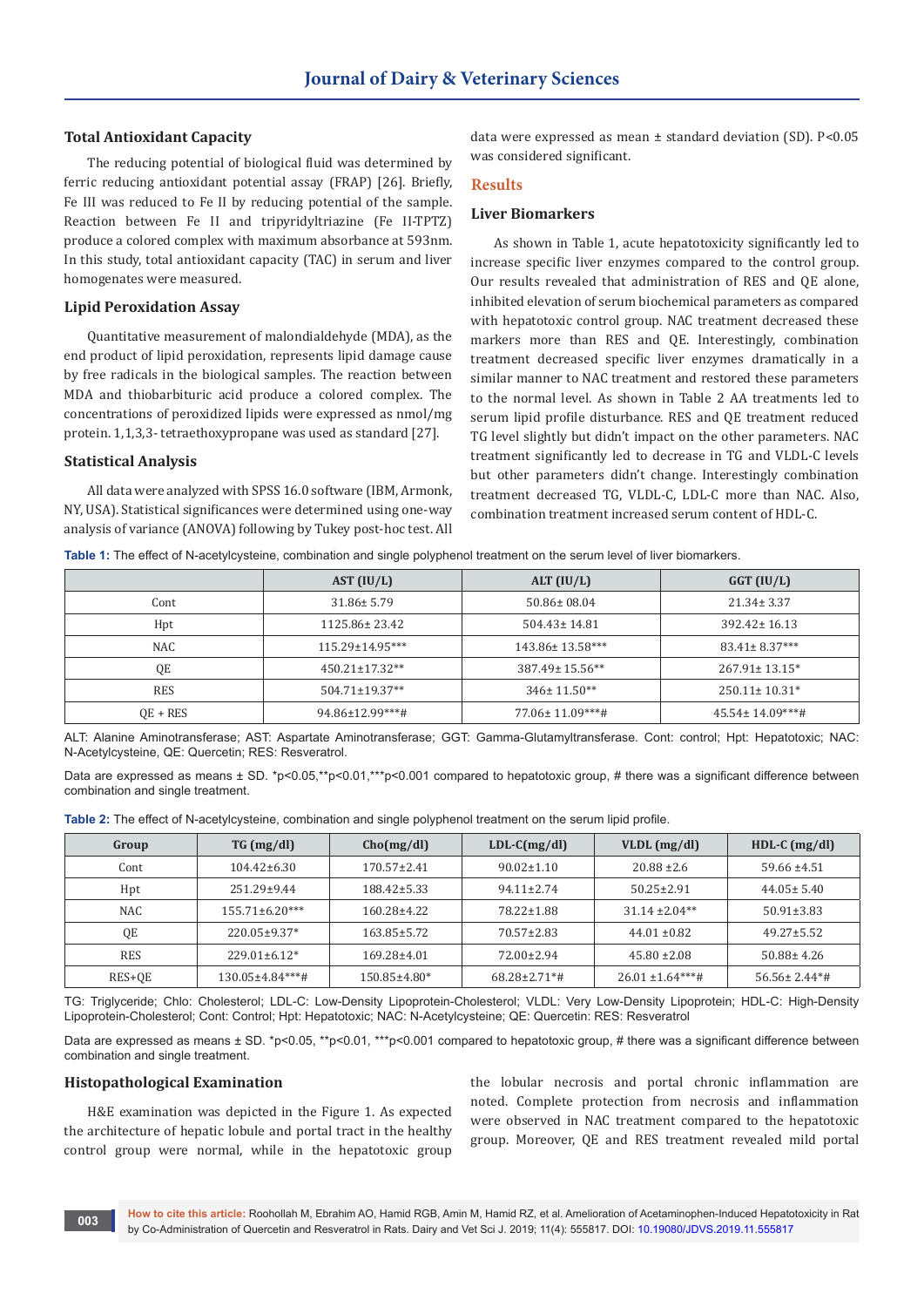inflammation without necrosis, that showed partial protection and then in the combination treatment group was demonstrated trivial portal inflammation only, that showed a supportive effect from partial protection more than QE and RES individually.



CV: Central vein; PT: Portal tract.

# **Total Antioxidant Capacity in Serum and Liver Tissue**

As illustrated in the Figure 2, TAC levels were significantly reduced in serum and tissue following AA treatment in the hepatotoxic group compared to the control group. Administration

of RES and QE avoided reduction of TAC in serum and liver samples. The NAC treatment decreased this factor in serum and tissue more than RES and QE treatment. Interestingly co-administration of RES and QE normalized TAC level in serum and liver.



**Figure 2:** The effect of N-acetylcysteine, combination and single polyphenol treatment on the total antioxidant capacity in the serum and liver homogenate.

TAC: Total Antioxidant Capacity; Cont: Control, Hpt: Hepatotoxic; NAC: N-Acetylcysteine, QE: Quercetin; RES: Resveratrol. Data are expressed as means ± SD. \*p<0.05,\*\*p<0.01,\*\*\*p<0.001 compared to hepatotoxic group, # there was a significant difference between combination and single treatment.

**How to cite this article:** Roohollah M, Ebrahim AO, Hamid RGB, Amin M, Hamid RZ, et al. Amelioration of Acetaminophen-Induced Hepatotoxicity in Rat by Co-Administration of Quercetin and Resveratrol in Rats. Dairy and Vet Sci J. 2019; 11(4): 555817. DOI: [10.19080/JDVS.2019.11.555817](http://dx.doi.org/10.19080/JDVS.2019.11.555817) **by** Co-Administration of Quercetin and Resveratrol in Rats. Dairy and Vet Sci J. 2019;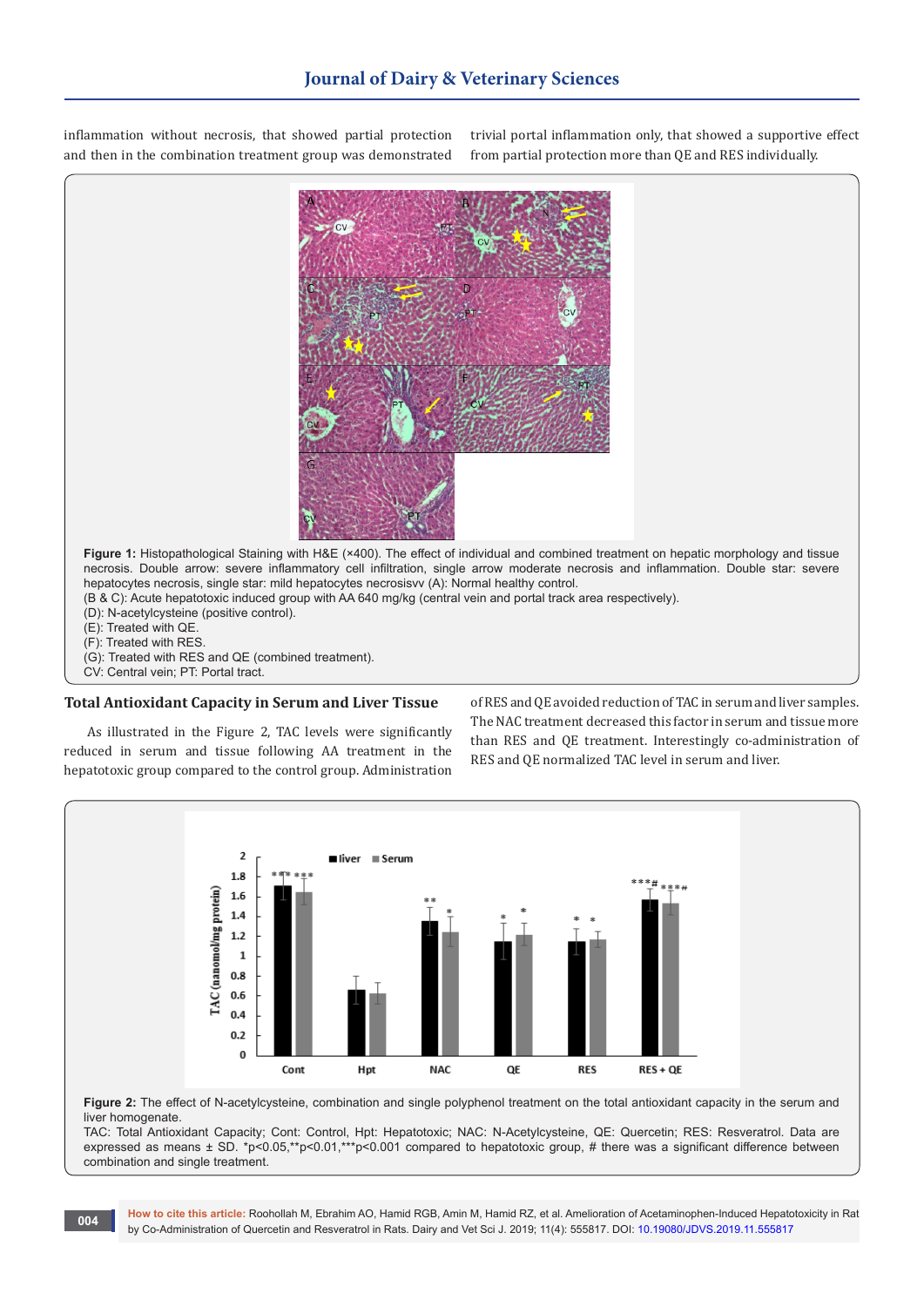# **Lipid Peroxidation in Serum and Liver Tissue**

Animal treatment by RES inhibited elevation of MDA level cause by AA toxicity partially compared to hepatotoxic group. QE intake led to decrease MDA level just in liver. NAC treatment reduced hepatic and serum level of MDA more significantly than RES and QE. Surprisingly, MDA level in combination treatment was significantly lower than RES and QE groups and showed similar pattern like the NAC (Figure 3).



between combination and single treatment.

#### **Discussion**

Over the last years, poor pharmacokinetic properties of natural polyphenols limit their usage in clinical interventions. A huge amount of data has been proved the beneficial effect of natural polyphenols when used together [16,20]. Therefore, in the current study, we investigated the hepatoprotective effect of RES and QE against AA-induced hepatotoxicity when administrated together in male Wistar rats.

The overdose of AA in induce experimental hepatotoxicity model and elevate liver enzymes, which in turn represented successful induction of acute hepatic injury. Single treatment partially inhibited elevation of serum level of ALT, AST and GGT. But oral co-administration of RES and QE restored serum levels of liver specific markers near to the normal level similar to NAC. Consistent with earlier reports by Gupta et al, intraperitoneally administration of 100mg/kg QE normalized ALT and AST level in diethylnitrosamine (DEN) induced hepatotoxicity model [15]. Also, Wang et al., showed the high dose of RES 100mg/kg treatment inhibited elevation of ALT and AST level significantly in AA induced liver injury in mice [12].

These results indicated orally co-administration of low dose of RES and QE have showed protective effect similar to intraperitoneally administration of the high dose of RES and QE. In can be concluded co-administration of RES and QE lead to improve their bioavailability through increase gastric absorption cooperatively when administrated orally. The serum level of TG, Cho, VLDL and LDL-C were remarkably elevated during AA

hepatotoxicity and HDL-C content was depleted. Compatible with the previous studies RES and QE treatment separately didn't significant effect on the lipid profile parameters. Heebøll showed that administration of high dose of RES (408 mg/kg) prevent hepatic lipid accumulation partially in non-alcoholic fatty liver disease (NAFLD) mice model [17]. Also, previous attempt showed administration of high dose of QE (100mg/ kg) had the hypolipidemic and hepatoprotective effect against high cholesterol diet induced hepatotoxicity in Swiss albino mice. Likely, low intestinal absorption and rapid metabolism of polyphenol was due to weak its hypolipidemic effect. Increase amount of oral intake and combination therapy could be consider as an alternative approach for this problem. In agreement to our propose lipid profile was significantly improved by combination therapy even though better than NAC treatment.

Histopathological examination validated earlier serum biochemical results. Similar to NAC treatment, combination treatment compensated tissue necrosis and inflammatory cell infiltration near to the normal liver. Also, hepatocyte lipid accumulation was markedly reduced by polyphenol treatment. According to the Arias et al. finding the antilipidemic effect of RES and QE supplement may be due to reducing fatty acid oxidation and suppression of hepatic lipogenesis [21]. Histological observation was in line with serum lipid profile changes, whereas combination treatment had a more constructive effect on the vacuolated hepatocytes compared to the single treatment. Consistent with our results, Arias et al. reported that RES and QE have a synergistic effect against lipid accumulation in adipocytes when they are consumed together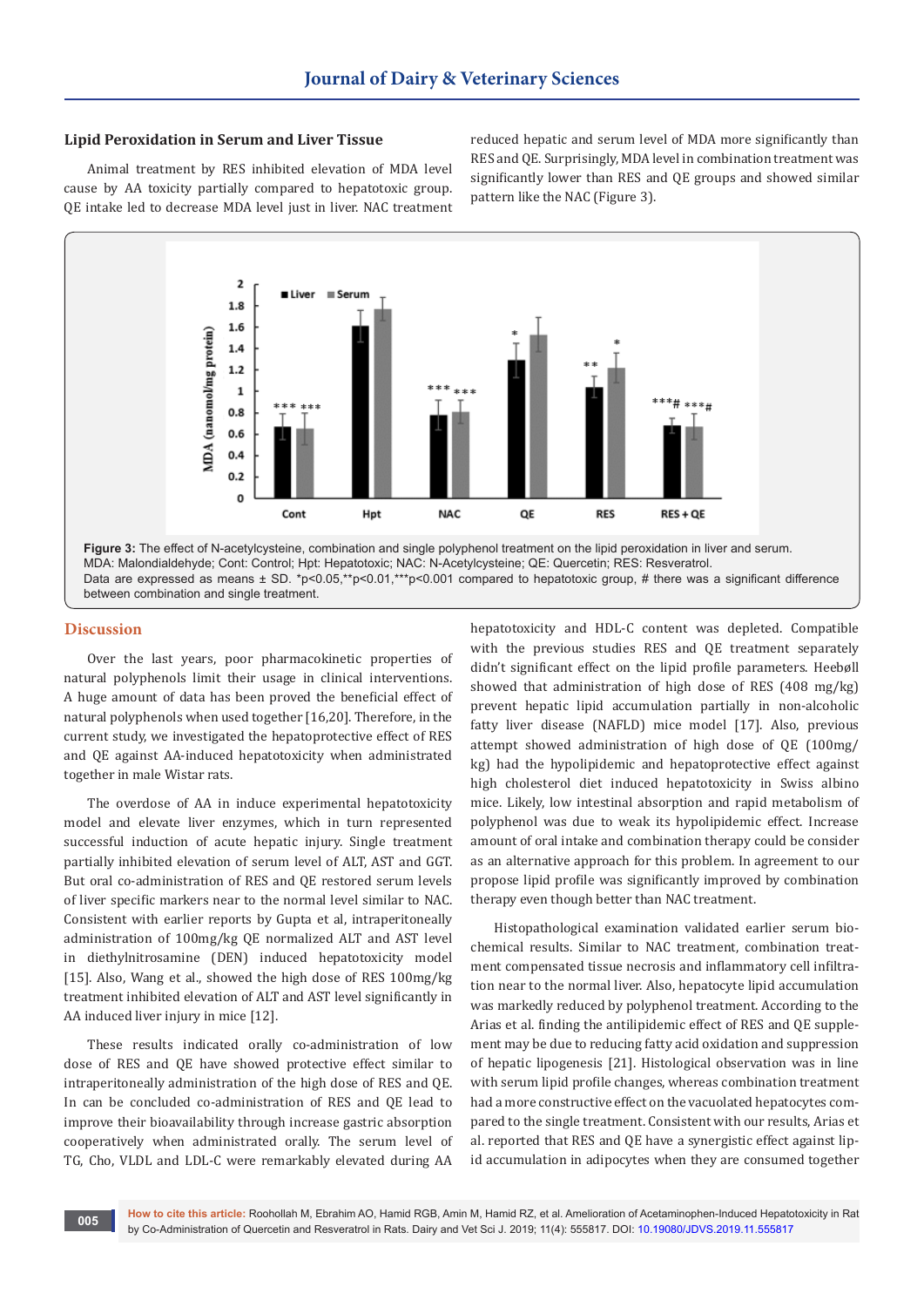[28]. Biochemical and histopathological alteration declared that combination treatment revealed the protective effect of REQ and QE cooperatively when administrated together. The co-administration of RES and QE decreased TAC level better than single treatment. Regarding the previous attempt by Atmaca et al. it could be concluded oral co-administration of RES and QE represented anti-oxidant properties similar to RES treatment intraperitoneal [6]. They showed intraperitoneally injection of RES was accompanied with a profound modulatory effect on the serum and hepatic oxidative stress status in sodium fluoride-induced hepatotoxicity in rats [6].

It seems to increase intestinal absorption of polyphenols when combined to etch other may lead to increase circulation time of RES and QE in blood and improve their protective effect. Compatible to our propose Lund et al. investigated the effect of co-administration of RES, QE and curcumin on their intestinal absorption [16]. They showed that permeability of RES was elevated across epithelial cells about 3.1 folds when combined with QE.

Similar to the TAC results, single treatment approach reduced serum and tissue MDA level slightly. Although Sebai reported interaprituneal RES treatment, reduced hepatic oxidative stress cause by lipopolysaccharide in rat [29]. Also, post-treatment of rats with DEN induced hepatotoxicity during interaprituneal injection of QE at dose of 10 and 30 mg/kg retuned hepatic MDA level. Interestingly combination treatment orally declared similar effect to interaprituneal administration of RES and QE. NAC and combination treatment returned serum and tissue level of MDA content near to the normal level. Mikstacka found similar results. They reported combination treatment suppressed oxidative injury of membrane lipids in human erythrocyte synergistically more than RES and QE treatment alone [20]. This useful finding presents additional evidence to a cooperative effect of RES and QE treatment in attenuation of acute hepatotoxicity. Indeed, combination treatment can be considered as an appropriate alternative treatment for NAC treatment.

# **Conclusion**

Co-administration of RES plus QE showed potential hepatoprotective effects against AA induced toxicity by normalizing lipid profile, liver enzymes and oxidative stress. It can be concluded that combination treatment could serve as an interesting strategy to clinical use of natural polyphenols against liver damage cause by oxidative stress. Further in-depth investigations will be needed to understand the molecular mechanisms of our findings.

# **Acknowledgement**

This work has been supported by a grant from Hamadan University of Medical Sciences (grant number: 9509025023).

# **Declaration of Interest**

The authors declare no conflict of interests

## **References**

- 1. [de Martino M, Chiarugi A \(2015\) Recent advances in pediatric use of](https://www.ncbi.nlm.nih.gov/pubmed/26518691)  [oral paracetamol in fever and pain management. Pain and therapy](https://www.ncbi.nlm.nih.gov/pubmed/26518691)  [4\(2\): 149-168.](https://www.ncbi.nlm.nih.gov/pubmed/26518691)
- 2. [Chun LJ, Tong MJ, Busuttil RW, Hiatt JR \(2009\) Acetaminophen](https://www.ncbi.nlm.nih.gov/pubmed/19169150)  [hepatotoxicity and acute liver failure. Journal of clinical](https://www.ncbi.nlm.nih.gov/pubmed/19169150)  [gastroenterology 43\(4\): 342-349.](https://www.ncbi.nlm.nih.gov/pubmed/19169150)
- 3. [Ostapowicz G, Fontana RJ, Schiødt FV, Larson A, Davern TJ, et al. \(2002\)](https://www.ncbi.nlm.nih.gov/pubmed/12484709)  [Results of a prospective study of acute liver failure at 17 tertiary care](https://www.ncbi.nlm.nih.gov/pubmed/12484709)  [centers in the United States. Annals of internal medicine 137\(12\): 947-](https://www.ncbi.nlm.nih.gov/pubmed/12484709) [954.](https://www.ncbi.nlm.nih.gov/pubmed/12484709)
- 4. [Jaeschke H, Williams CD, Ramachandran A, Bajt ML \(2012\)](https://www.ncbi.nlm.nih.gov/pubmed/21745276)  [Acetaminophen hepatotoxicity and repair: the role of sterile](https://www.ncbi.nlm.nih.gov/pubmed/21745276)  [inflammation and innate immunity. Liver International 32\(1\): 8-20.](https://www.ncbi.nlm.nih.gov/pubmed/21745276)
- 5. [Goodarzi MT, Khodadadi I, Tavilani H, Abbasi Oshaghi E \(2016\) The](https://www.ncbi.nlm.nih.gov/pubmed/27829842)  [Role of Anethum graveolens L. \(Dill\) in the Management of Diabetes](https://www.ncbi.nlm.nih.gov/pubmed/27829842)  [2016: 1098916.](https://www.ncbi.nlm.nih.gov/pubmed/27829842)
- 6. [Atmaca N, Atmaca HT, Kanici A, Anteplioglu T \(2014\) Protective effect of](https://www.ncbi.nlm.nih.gov/pubmed/24857819)  [resveratrol on sodium fluoride-induced oxidative stress, hepatotoxicity](https://www.ncbi.nlm.nih.gov/pubmed/24857819)  [and neurotoxicity in rats. Food and chemical toxicology 70: 191-197.](https://www.ncbi.nlm.nih.gov/pubmed/24857819)
- 7. Bjelakovic G, Nikolova D, Gluud LL, Simonetti RG, Gluud C (2008) Antioxidant supplements for prevention of mortality in healthy participants and patients with various diseases. The Cochrane Library.
- 8. [Abbasi Oshaghi E, Goodarzi MT, Higgins V, Adeli K \(2017\) Role of](https://www.ncbi.nlm.nih.gov/pubmed/28704113)  [resveratrol in the management of insulin resistance and related](https://www.ncbi.nlm.nih.gov/pubmed/28704113)  [conditions: Mechanism of action. Critical reviews in clinical laboratory](https://www.ncbi.nlm.nih.gov/pubmed/28704113)  [sciences 54\(4\): 267-293.](https://www.ncbi.nlm.nih.gov/pubmed/28704113)
- 9. Kanner J, Frankel E, Granit R, German B, Kinsella JE (1994) Natural antioxidants in grapes and wines. Journal of Agricultural and Food Chemistry 42(1): 64-69.
- 10. [Teixeira A, Baenas N, Dominguez-Perles R, Barros A, Rosa E, et al.](https://www.ncbi.nlm.nih.gov/pubmed/25192288)  [\(2014\) Natural bioactive compounds from winery by-products as](https://www.ncbi.nlm.nih.gov/pubmed/25192288)  [health promoters: a review. International journal of molecular sciences](https://www.ncbi.nlm.nih.gov/pubmed/25192288)  [15\(9\): 15638-15678.](https://www.ncbi.nlm.nih.gov/pubmed/25192288)
- 11. Abbasi Oshaghi E, Pourjafar M, Mirzajani SS, Mohseni R, Mousavi M, et al. (2017) Antioxidant properties of resveratrol on acetaminophen induced toxicity in wistar rat liver and HepG2 cells. Avicenna Journal of Medical Biochemistry 5(2): 81-86.
- 12. [Wang Y, Jiang Y, Fan X, Tan H, Zeng H, et al. \(2015\) Hepato-protective](https://www.ncbi.nlm.nih.gov/pubmed/25956474)  [effect of resveratrol against acetaminophen-induced liver injury](https://www.ncbi.nlm.nih.gov/pubmed/25956474)  [is associated with inhibition of CYP-mediated bioactivation and](https://www.ncbi.nlm.nih.gov/pubmed/25956474)  [regulation of SIRT1–p53 signaling pathways. Toxicology letters.](https://www.ncbi.nlm.nih.gov/pubmed/25956474)  [236\(2\): 82-89.](https://www.ncbi.nlm.nih.gov/pubmed/25956474)
- 13. [Tang Y, Li Y, Yu H, Gao C, Liu L, et al. \(2014\) Quercetin attenuates](https://www.ncbi.nlm.nih.gov/pubmed/24569067)  [chronic ethanol hepatotoxicity: implication of "free" iron uptake and](https://www.ncbi.nlm.nih.gov/pubmed/24569067)  [release. Food and chemical toxicology 67: 131-138.](https://www.ncbi.nlm.nih.gov/pubmed/24569067)
- 14. [Takashima K, Matsushima M, Hashimoto K, Nose H, Sato M, et al.](https://www.ncbi.nlm.nih.gov/pubmed/25413579)  [\(2014\) Protective effects of intratracheally administered quercetin on](https://www.ncbi.nlm.nih.gov/pubmed/25413579)  [lipopolysaccharide-induced acute lung injury. Respiratory research](https://www.ncbi.nlm.nih.gov/pubmed/25413579)  [15\(1\): 150.](https://www.ncbi.nlm.nih.gov/pubmed/25413579)
- 15. [Gupta C, Vikram A, Tripathi D, Ramarao P, Jena G \(2010\) Antioxidant and](https://www.ncbi.nlm.nih.gov/pubmed/19504466)  [antimutagenic effect of quercetin against DEN induced hepatotoxicity](https://www.ncbi.nlm.nih.gov/pubmed/19504466)  [in rat. Phytotherapy research 24\(1\): 119-128.](https://www.ncbi.nlm.nih.gov/pubmed/19504466)
- 16. Lund KC, Pantuso T (2014) Combination effects of quercetin, resveratrol and curcumin on in vitro intestinal absorption. Journal of Restorative Medicine 3(1):112-120.
- 17. [Côté CD, Rasmussen BA, Duca FA, Zadeh-Tahmasebi M, Baur JA, et](https://www.ncbi.nlm.nih.gov/pubmed/25849131)  [al. \(2015\) Resveratrol activates duodenal Sirt1 to reverse insulin](https://www.ncbi.nlm.nih.gov/pubmed/25849131)